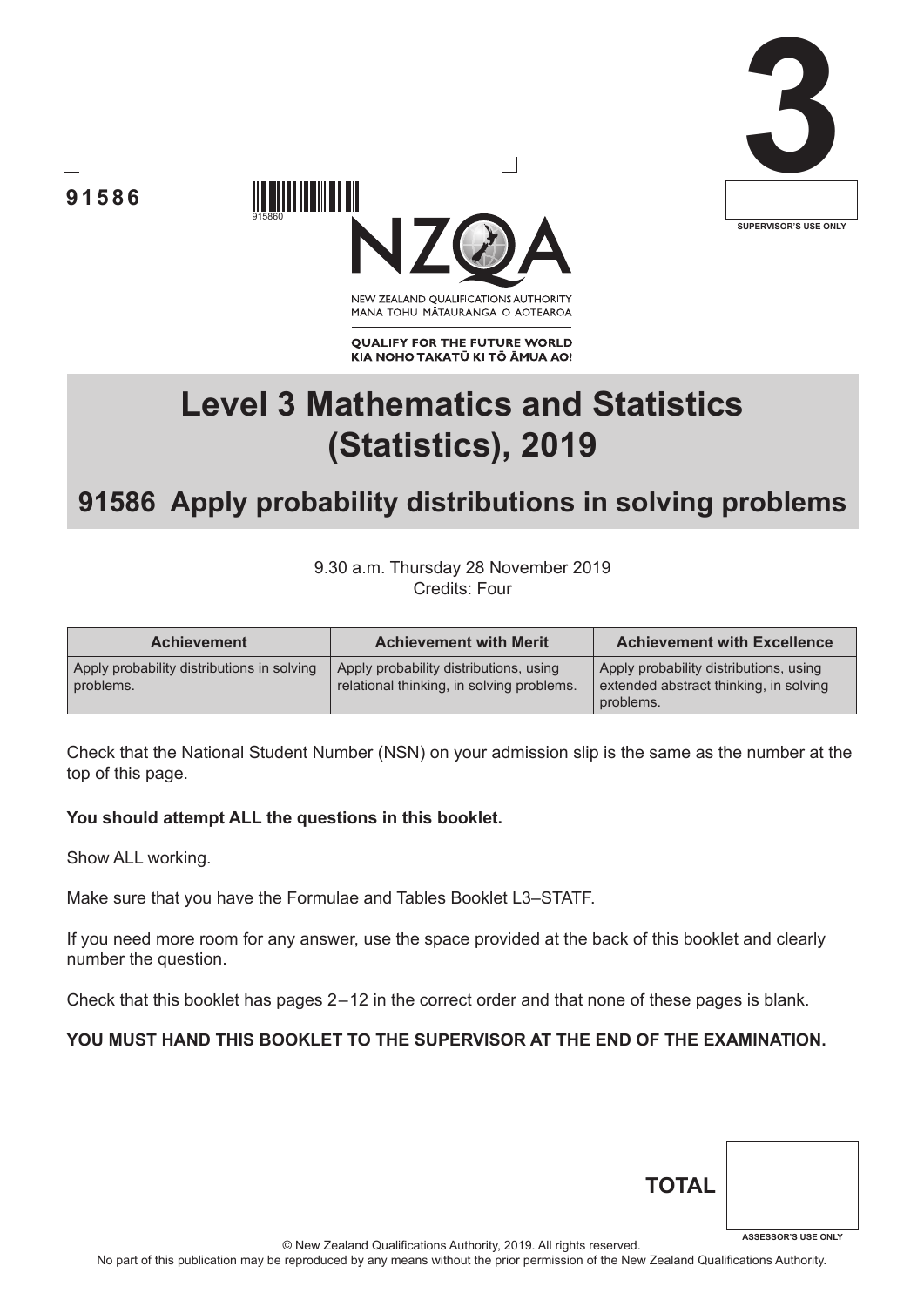#### **QUESTION ONE**

This year, in this garden, it is planned to grow at least 6 zucchini plants. There is space for a maximum of 10 zucchini plants. 10 zucchini seeds are planted from a new packet of seeds.

(i) Using an appropriate probability distribution model, calculate an estimate for the probability that at least 6 zucchini plants will grow from this year's seed planting.

(ii) To apply the distribution used in part (a)(i), at least one assumption needs to be made.

Identify ONE such assumption that may be **invalid** and discuss why this is the case.

 Discuss the impact that making this assumption may have on your calculation in part  $(a)(i)$ .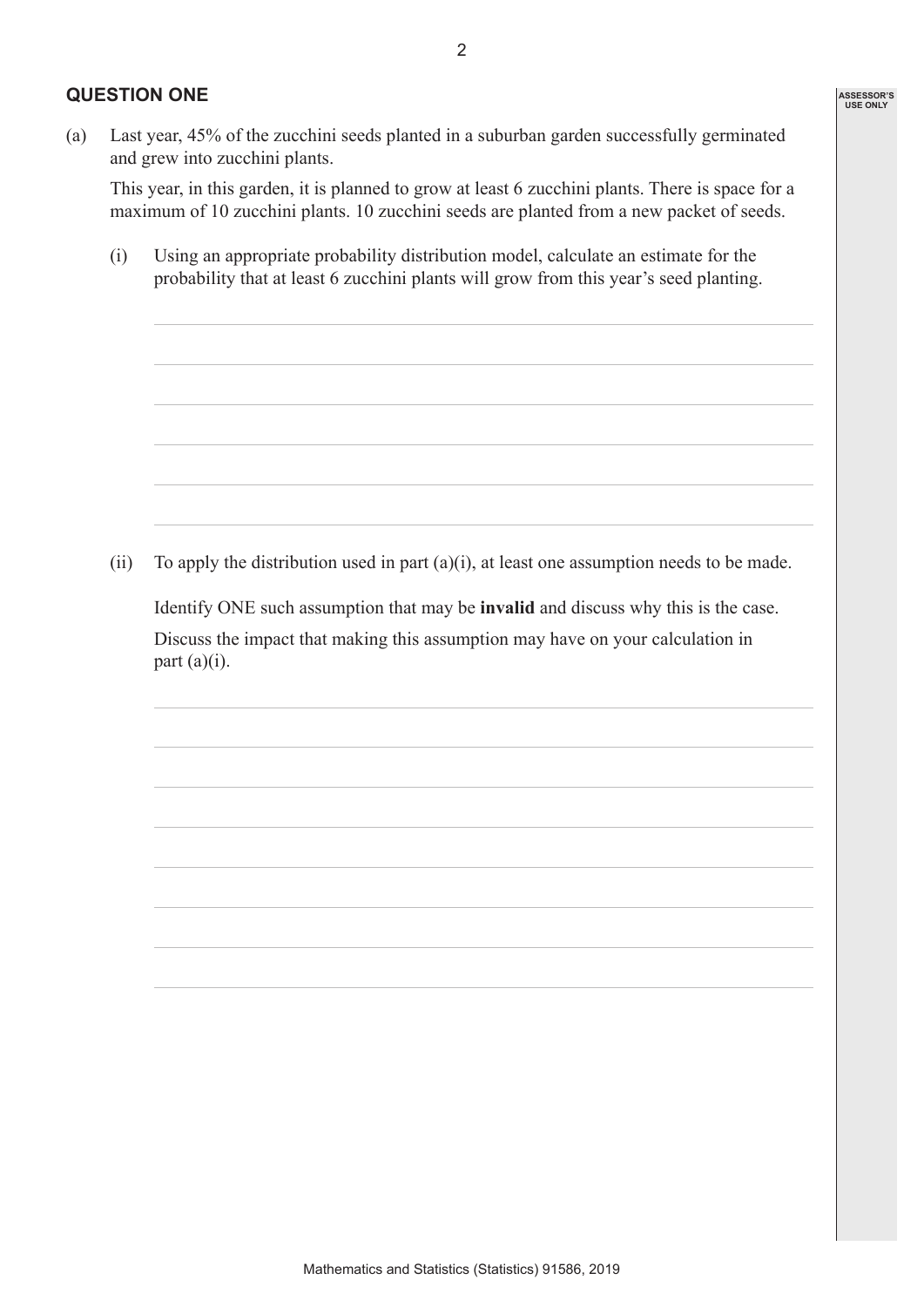- (b) The zucchinis are picked (harvested) when they are more than 190 mm long, and before they grow to reach 270 mm long. The most common length of picked zucchinis is 220 mm long.
	- (i) Using an appropriate probability distribution, calculate an estimate for the probability that a picked zucchini is less than 220 mm long.

(ii) Is the median length of picked zucchinis more, or less, than 220 mm? Support your answer with statistical reasoning.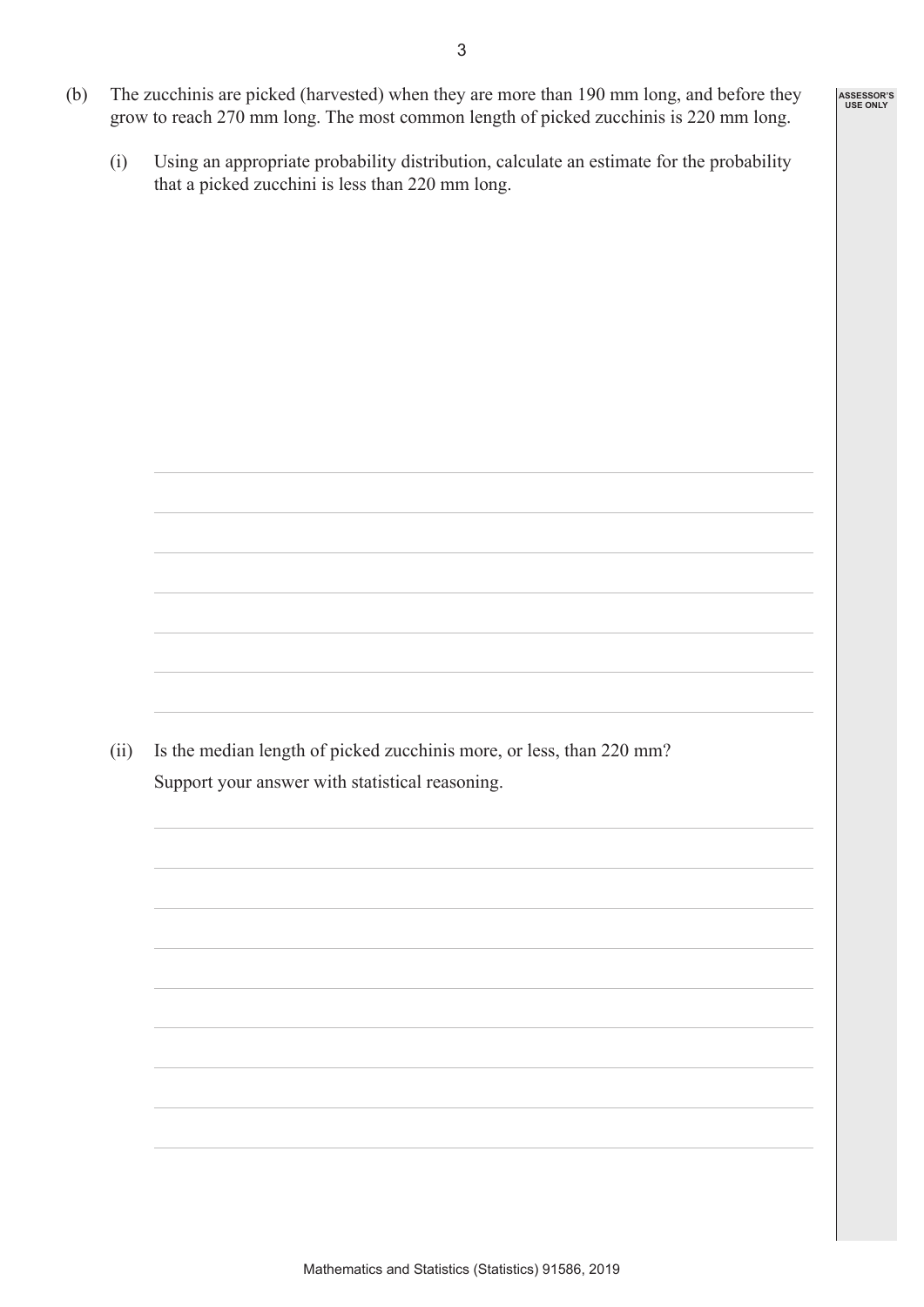**ASSESSOR'S USE ONLY**

(iii) Small zucchinis (less than 215 mm long) are preferred for eating.

 Calculate an estimate for the probability that at most five of the next ten zucchinis picked are small zucchinis.

 As part of your answer, clearly identify your choice of distribution(s) and associated parameter(s), and state any assumption(s) you have made.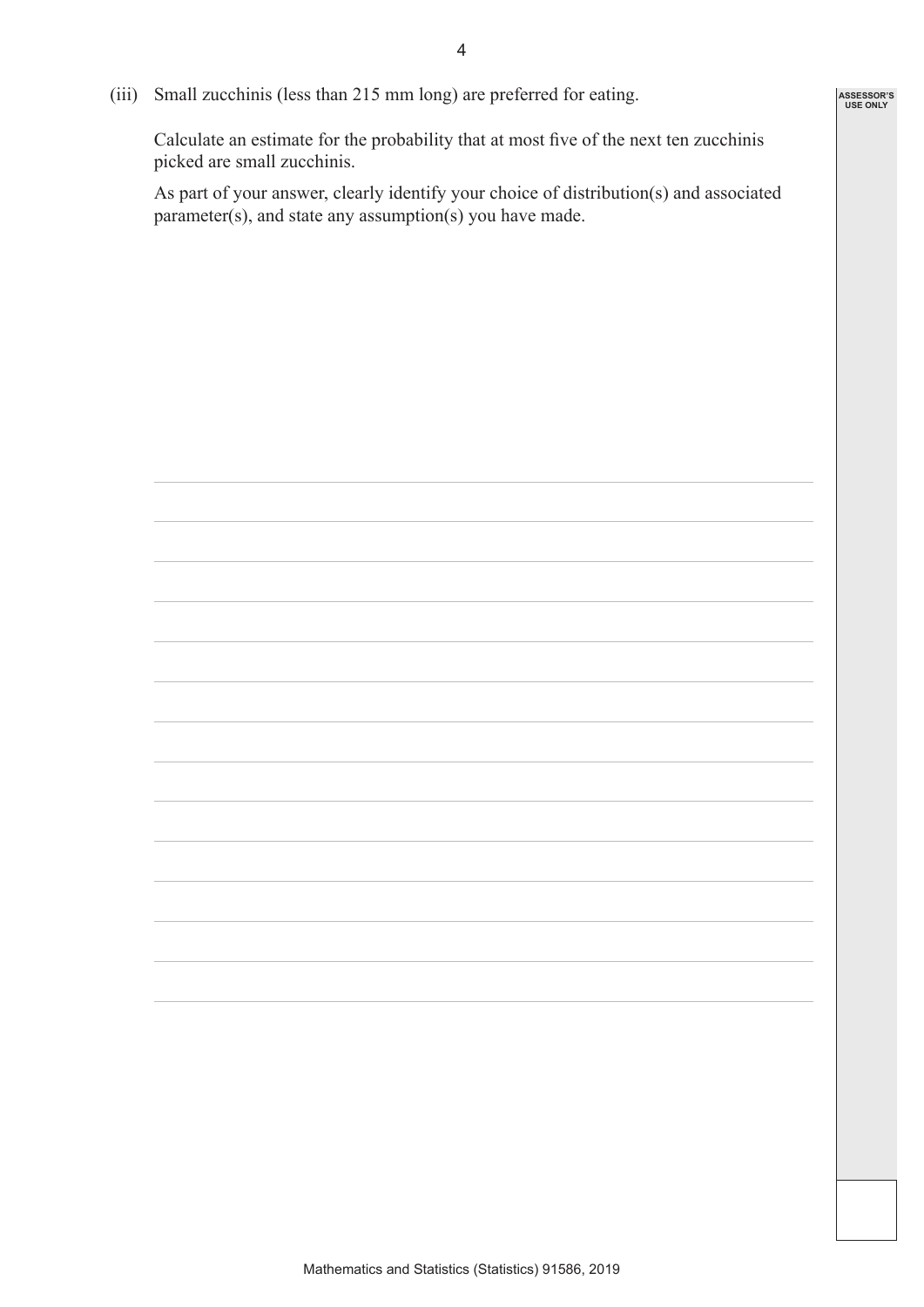#### **QUESTION TWO**

(a) Data from last year's Super-Sweet corn crop from one suburban vegetable garden was collected. A total of 62 cobs of corn were produced. The distribution of the corn yield (weight of corn kernels) per cob for this garden is displayed on the graph below.



(i) For this data, the mean yield per cob is 152.3 grams of corn kernels and the standard deviation is 7.0 grams. It is claimed that over 10% of the corn cobs from this garden yield more than 160 grams of kernels.

Is this claim correct?

Use a calculation to support your answer.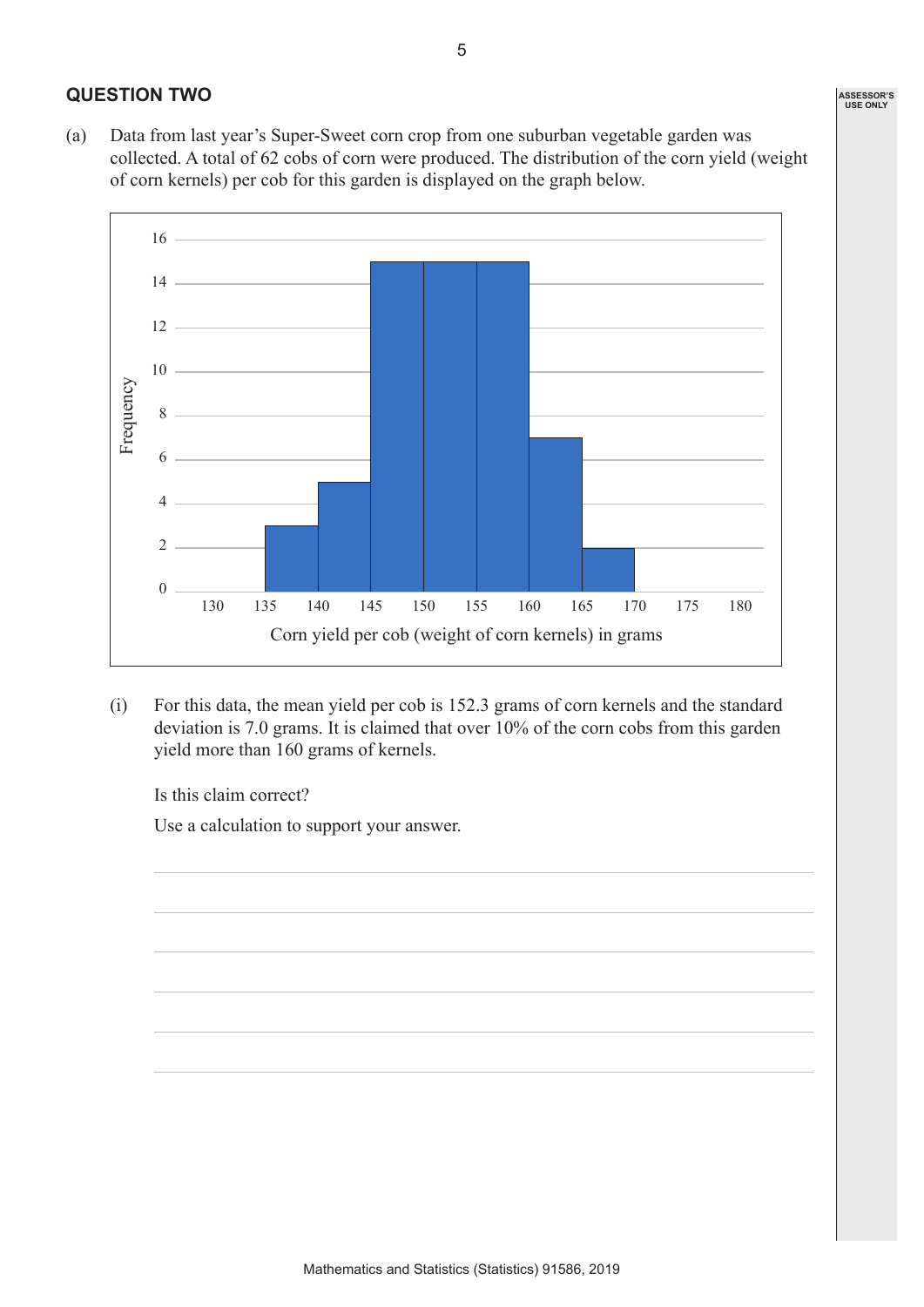(ii) Justify the use of a normal distribution to model the distribution of yield per cob for all Super-Sweet corn.

Support your answer with statistical reasoning.

 As part of your answer, describe at least TWO features of the distribution of corn yield per cob, and include at least ONE calculation.



(iii) A normal distribution model for Super-Sweet corn yield per cob is shown in the graph below.

 A new variety of corn (Ambrosia-Sweet) is developed. Data from field trials shows that the yield per Ambrosia-Sweet corn cob, in grams of corn kernels per cob, can be well modelled by a normal distribution. The normal distribution model for Ambrosia-Sweet corn yield per cob has mean 149 grams and standard deviation 4 grams.

 Sketch the normal distribution model for Ambrosia-Sweet corn yield per cob on the diagram below.



**ASSESSOR'S USE ONLY**

*diagram on page 11.*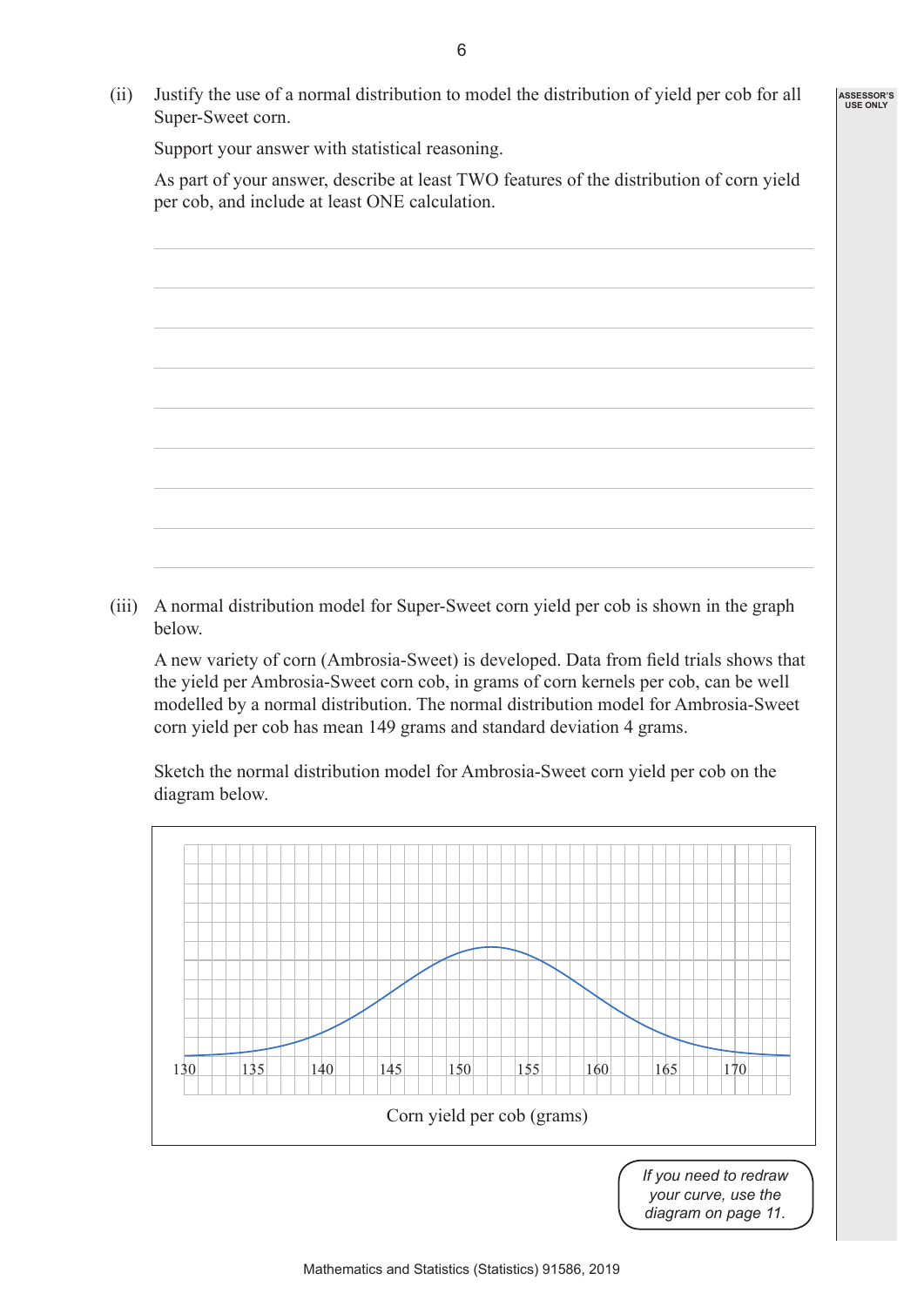(iv) Compare the normal distribution models for Super-Sweet corn yield per cob and Ambrosia-Sweet corn yield per cob.

**ASSESSOR'S USE ONLY**

(b) Around 25% of 'Bush Road' potatoes are lighter than 186 grams.

A normal distribution with mean 235 grams is used to model the weight of 'Bush Road' potatoes.

Using this normal distribution model, would you expect the percentage of 'Bush Road' potatoes that weigh greater than 300 grams to be around 25%?

Support your answer with statistical reasoning.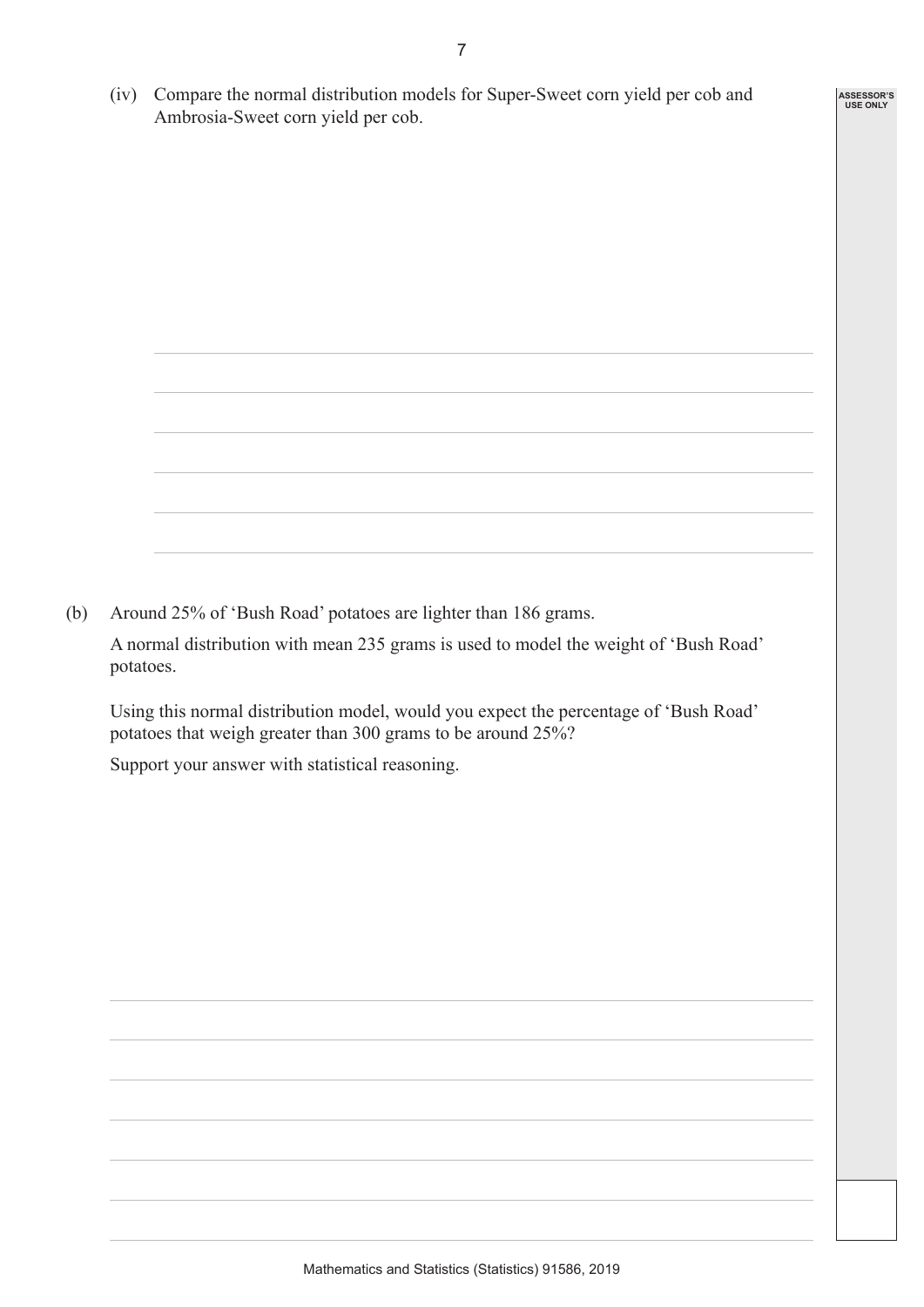8

### **QUESTION THREE**

- (a) The mean number of weed plants per square metre in one suburban garden is known to be 6.
	- (i) Using an appropriate probability distribution model, calculate an estimate for the probability that more than 8 weed plants will be found in one square metre of garden.

(ii) Using an appropriate probability distribution model, calculate an estimate for the probability that at least 4 weed plants will be found in each of 5 different square metres of garden.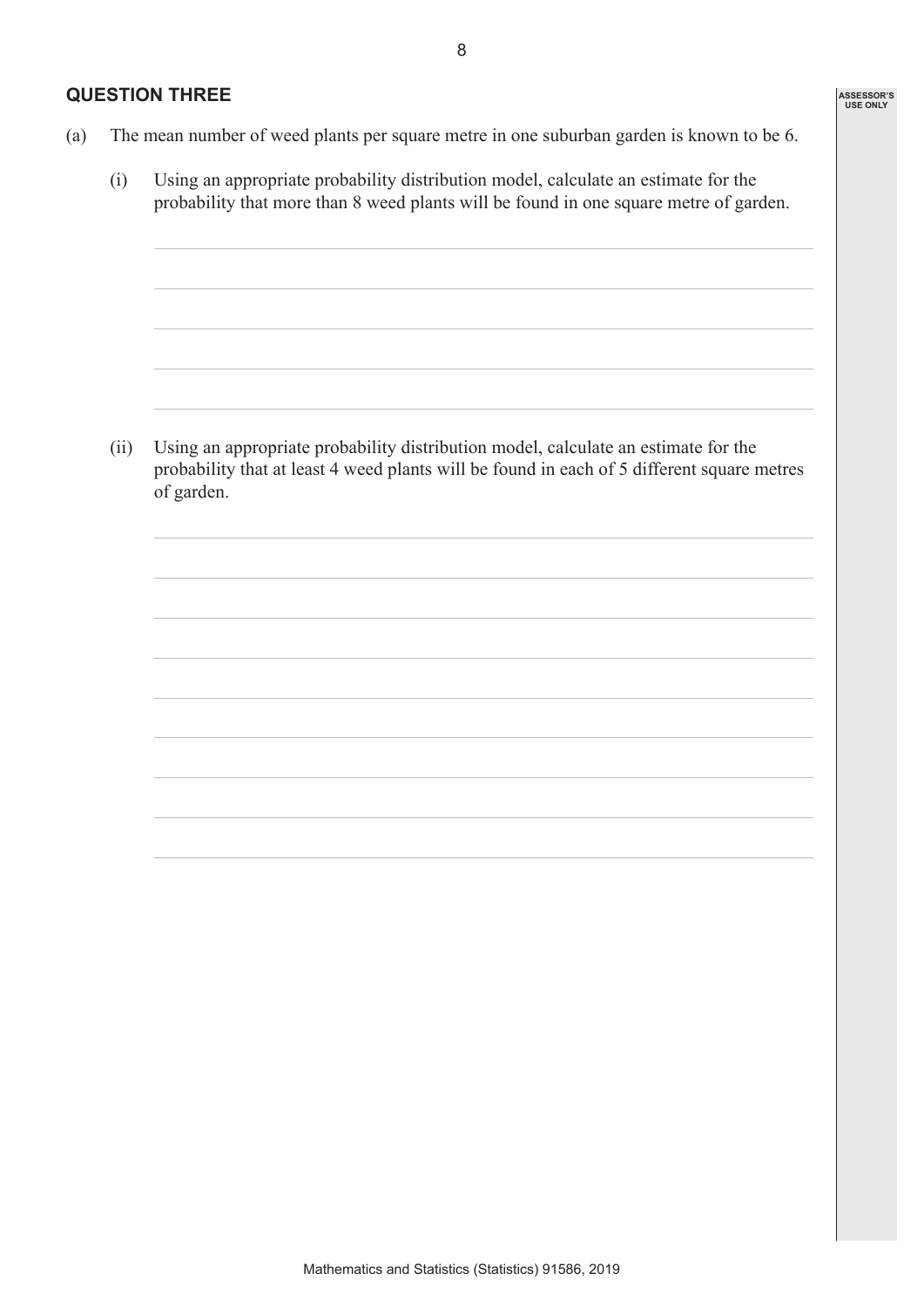(iii) Consider an assumption you made when you calculated your answer to part (a)(ii). Discuss whether (or not) this assumption is likely to be valid.



**Question Three continues on the following page.**

**ASSESSOR'S USE ONLY**

9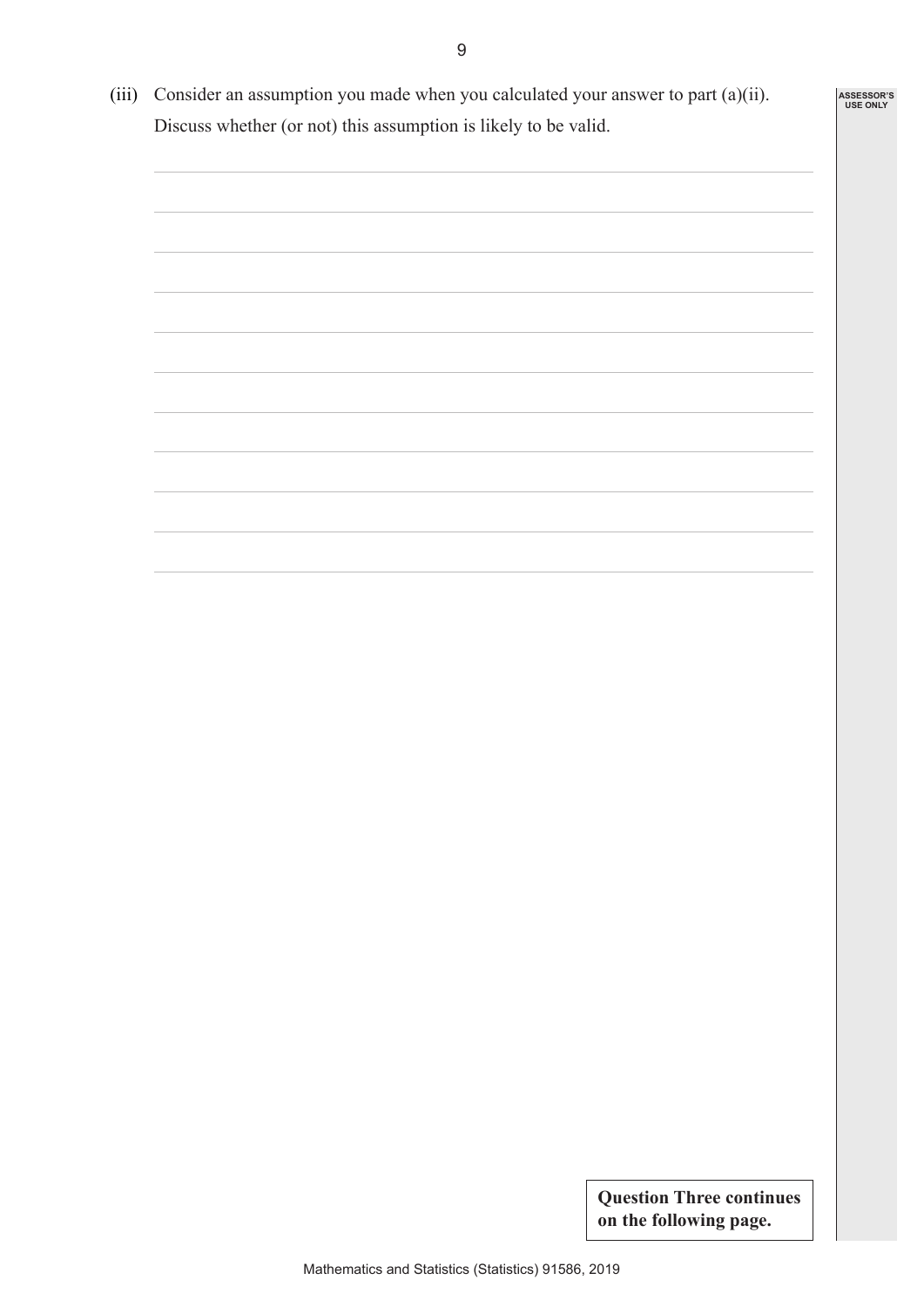**ASSESSOR'S USE ONLY**



**Number of weeds observed**

(i) Calculate the mean for the number of weeds per square metre after the weedkiller has been used.

(ii) Using your answer to part (i) and an appropriate probability distribution to model this situation, comment on the chance that 10 weeds will be found in a garden plot that has an area of 3 square metres.

 In your answer, you should justify your choice of distribution and identify the parameter(s) of this distribution.

(b) A new organic weedkiller is used in an attempt to reduce the number of weeds in the garden. The plot below displays the number of weeds observed in 30 separate areas of one square

metre of garden after the weedkiller has been used.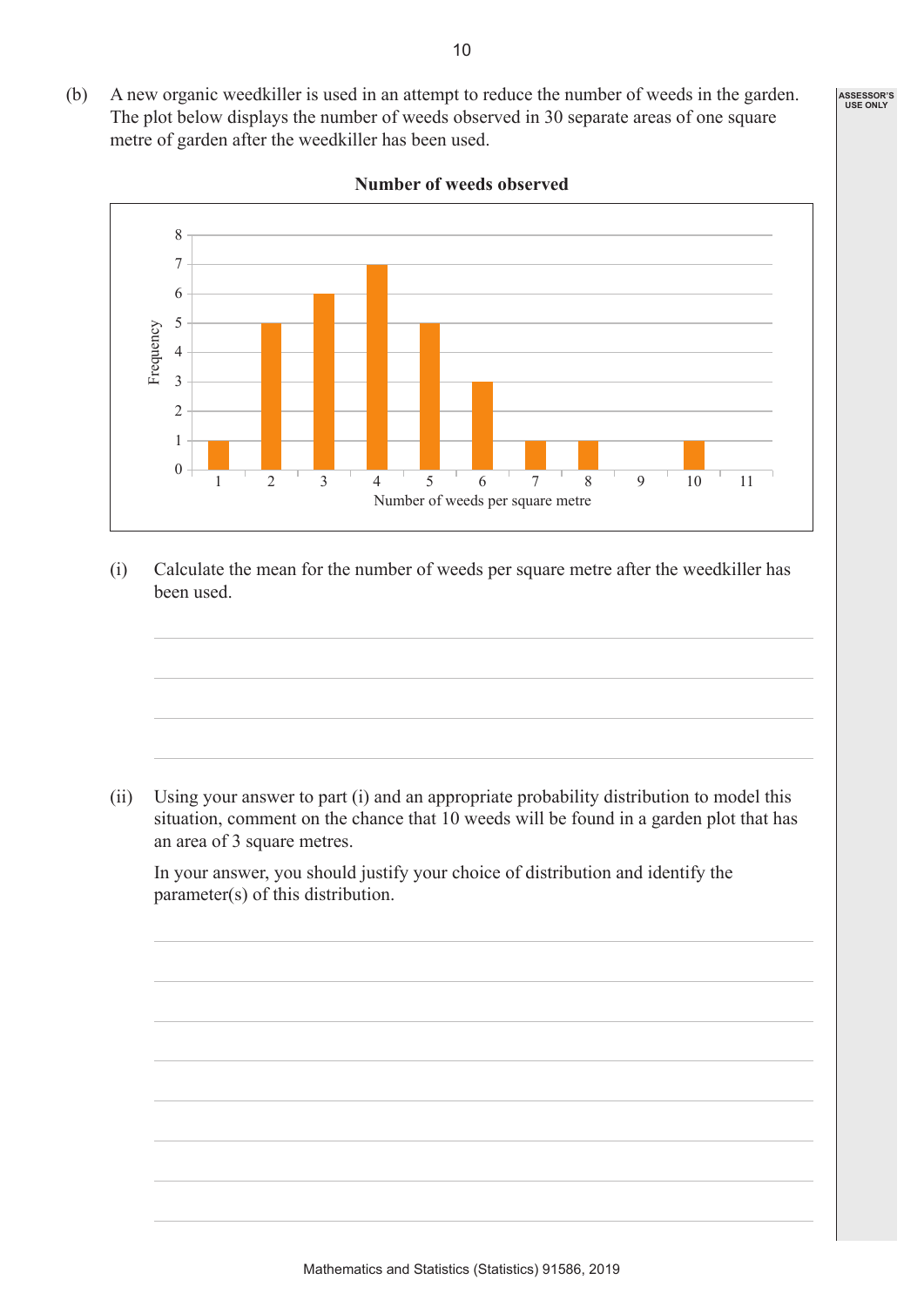(iii) The mean number of weed plants per square metre is known to be 6. The weedkiller manufacturer states that this weedkiller has achieved reductions of up to 40%.

 Based on the data provided, can you conclude that the weed reduction rate for the new weedkiller is at least 40%?

Support your answer with statistical reasoning.



## **SPARE DIAGRAM**

If you need to redraw your curve for Question Two (a)(iii), use the diagram below. Make sure it is clear which diagram you want marked.